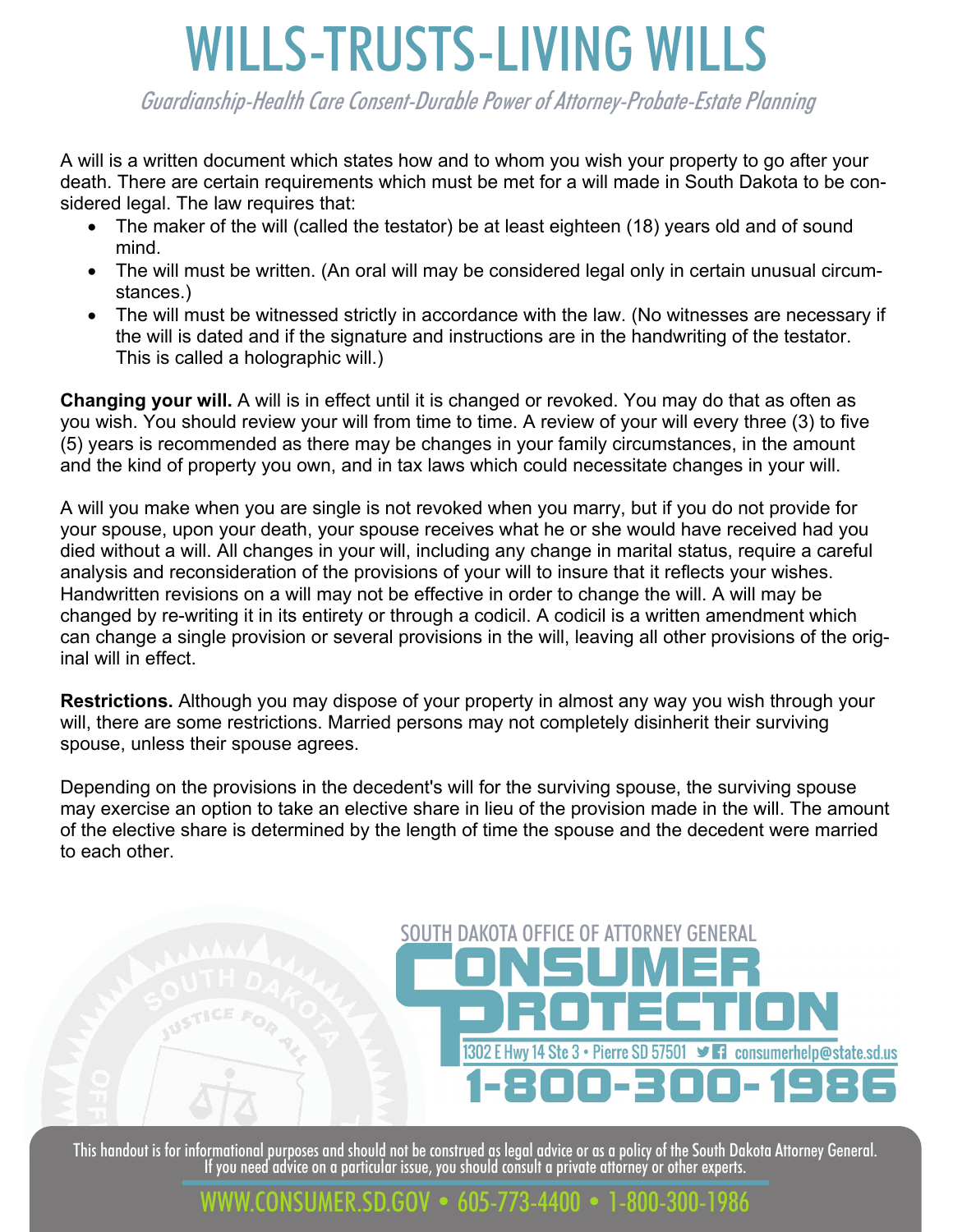Other provisions in the law provide for benefits to the surviving spouse and the decedent's children. These additional benefits can be explained by your lawyer.

If you have children, you are not required to leave them any portion of your estate. A common misconception is that a person must leave each child at least one dollar. This idea may have evolved from the fact that the failure of a will to make a provision for or "remember" a child results in a presumption that the person making the will merely forgot to include that child. To overcome this presumption, the person making the will in the years past would leave, "The sum of one dollar to my son, John." Today, an accepted provision is, "I have intentionally failed to provide for my son, John."

**Expenses.** If there is property to be administered or taxes to be paid, the fact that you have a will does not increase probate expense. A will can, in fact, actually reduce expense.

**What if there is no will?** The property of a person who dies intestate (without a will) is distributed according to a formula set by state law. This is called intestate succession. First, all debts, costs of administration of the estate, and certain other expenses must be paid. If there are minor children who receive property, it may be necessary for a conservator to be appointed by the court to manage and account to the court for the property which the minor child has inherited.

A spouse is to receive the entire intestate estate unless the decedent was survived by descendants of a prior marriage or other relationship, in which event the spouse receives \$100,000.00 plus half of the remaining estate.

If you elect not to have a will, you must consider that the legislature can change the laws of intestate succession. Therefore, you will not have certainty concerning the way in which your property will be distributed.

**Life Insurance.** Life insurance is not a substitute for a will. Life insurance is a contract between the insured and the insurance company which provides for payment of insurance benefits to beneficiaries which the insured may name. Insurance policies which require payments to minor beneficiaries may require the guardian of those beneficiaries to establish a conservatorship. Life insurance programs should be coordinated with the individual estate plan since a will does not override a specific beneficiary designation. It is to your benefit to have advice from your lawyer and life insurance counselor.

**Drafting your will.** Drafting a will involves decisions which require professional judgments. A lawyer can help you to avoid many pitfalls and advise you concerning your best course of action.

Designating beneficiaries on your insurance or annuity policies and IRA or 401(k) accounts, or naming joint tenants with right of survivorship on real estate titles or certificates of deposit, can create unwanted or unequal distributions. Since named beneficiaries and joint owners take outside of the will, your will does not control these distributions.

Competent advice in drafting a will and planning an estate, with the assistance of your attorney, can, in many cases, reduce tax consequences and prevent unforeseen problems in the administration of your estate.

**Ownership of Assets.** Joint tenancy should be distinguished from tenancy in common. Joint tenan-

This handout is for informational purposes and should not be construed as legal advice or as a policy of the South Dakota Attorney General.<br>If you need advice on a particular issue, you should consult a private attorney or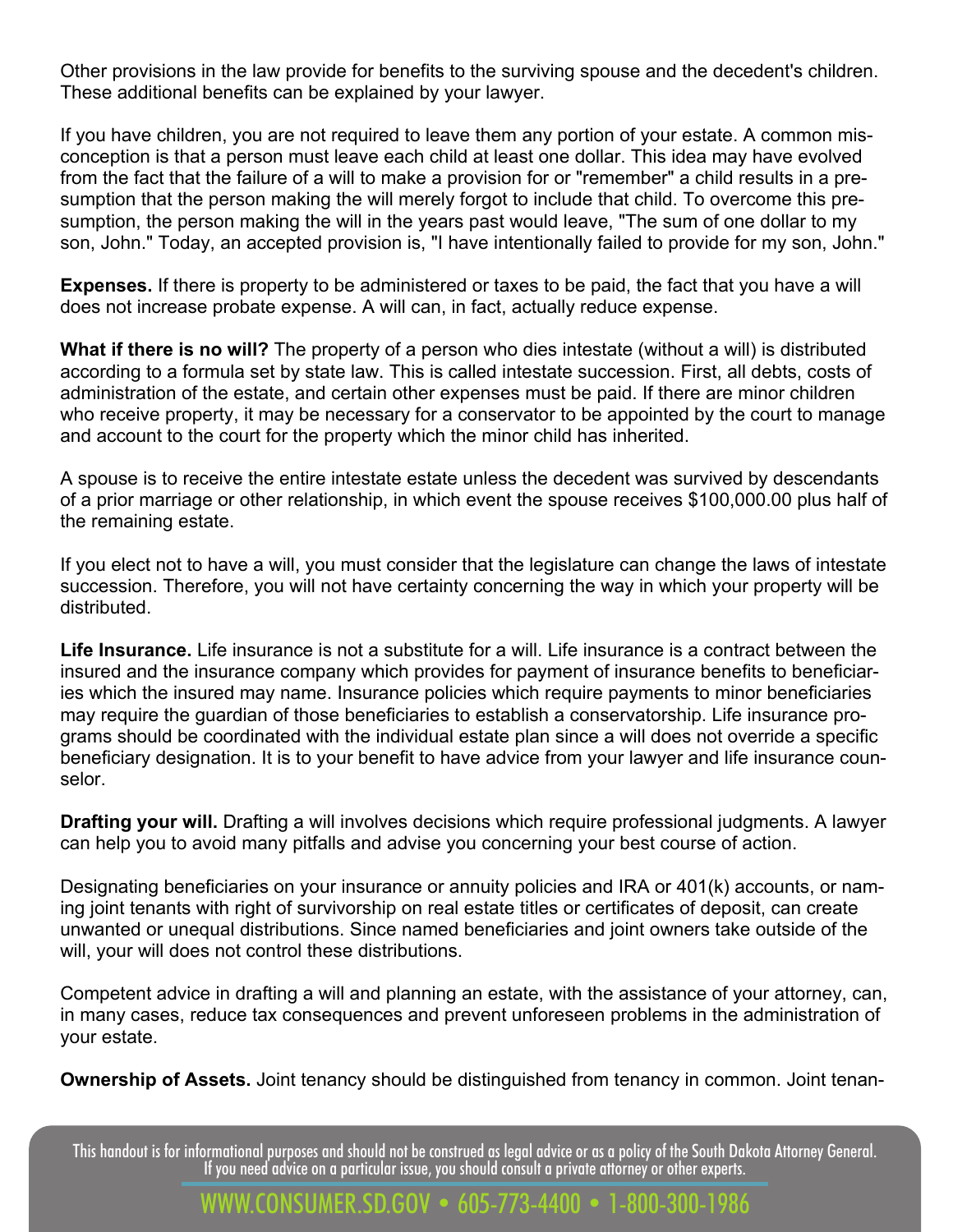cy property, upon the death of one of the joint tenants, usually goes to the surviving joint tenant.

Tenancy in common property usually means that each tenant in common owns an undivided interest in the property. Upon the death of one of the tenants in common, that person's property will be distributed to the person named in the will or to the person's heirs under the intestate laws.

Many people have their property owned in joint tenancy. This arrangement is not likely to save either taxes or expenses in the long run. There are instances where joint tenancy is useful, but as in other estate plans, the use of joint tenancy should be coordinated with your general plan of distributing your assets to your heirs. Countless problems can be created by the indiscriminate use of joint tenancy ownership.

*Will information provided curtesy of the State Bar of South Dakota.* 

## **LIVING WILLS**

A living will is another tool that allows you to make health care decisions now for those times when you are unable to do so. It is a document that gives instructions to your physician and other healthcare providers as to the circumstances under which you want to life sustaining treatment provided, withheld or withdrawn. It is different from a durable power of attorney for health care because it does no cover anything besides your wishes for life sustaining treatment.

Like the durable power of attorney, living wills should be created by an attorney to ensure your special needs are included. You should also consult with our physician, family, and religious advisor, telling them that you have created and signed a living will. You should also make sure someone knows where to find it. You can choose to amend or revoke a living will at any time.

For samples of a Living Will Declaration please visit the South Dakota State Bar's website at www.sdbar.org or contact them at 605-224-7554.

## **TRUSTS**

Every adult person should have an estate plan. One way of creating an estate plan is the living trust.

**What is a living trust?** A living trust, also known as a revocable trust, is an alternative way to own property. You create a living trust during your lifetime by signing a trust agreement which is a legal document that directs how property transferred to the trust will be managed, when and to whom the income and principal from the trust will be paid, and to whom the trust property will be distributed when you die. You are called the settlor, grantor, or trustor of the trust, while the person to whom you transfer your property is called the trustee. The persons who will receive the income during your lifetime or who will receive the trust property after your death, are called the beneficiaries. You may be the settlor, a trustee and a beneficiary, all at the same time. The property in the trust is called the trust principal, corpus, or res. As the settlor, you may change the terms of the trust agreement or may revoke the trust and regain ownership of the trust property.

**Whom should I name as trustee?** You may be the only trustee or you may be a co-trustee. You may name another individual(s), or financial institution with trust powers, as your trustee. You should also provide for a successor trustee to act in the future in the event of your disability or after your death. Anyone you select as a co-trustee or successor trustee should be capable and trustworthy.

This handout is for informational purposes and should not be construed as legal advice or as a policy of the South Dakota Attorney General.<br>If you need advice on a particular issue, you should consult a private attorney or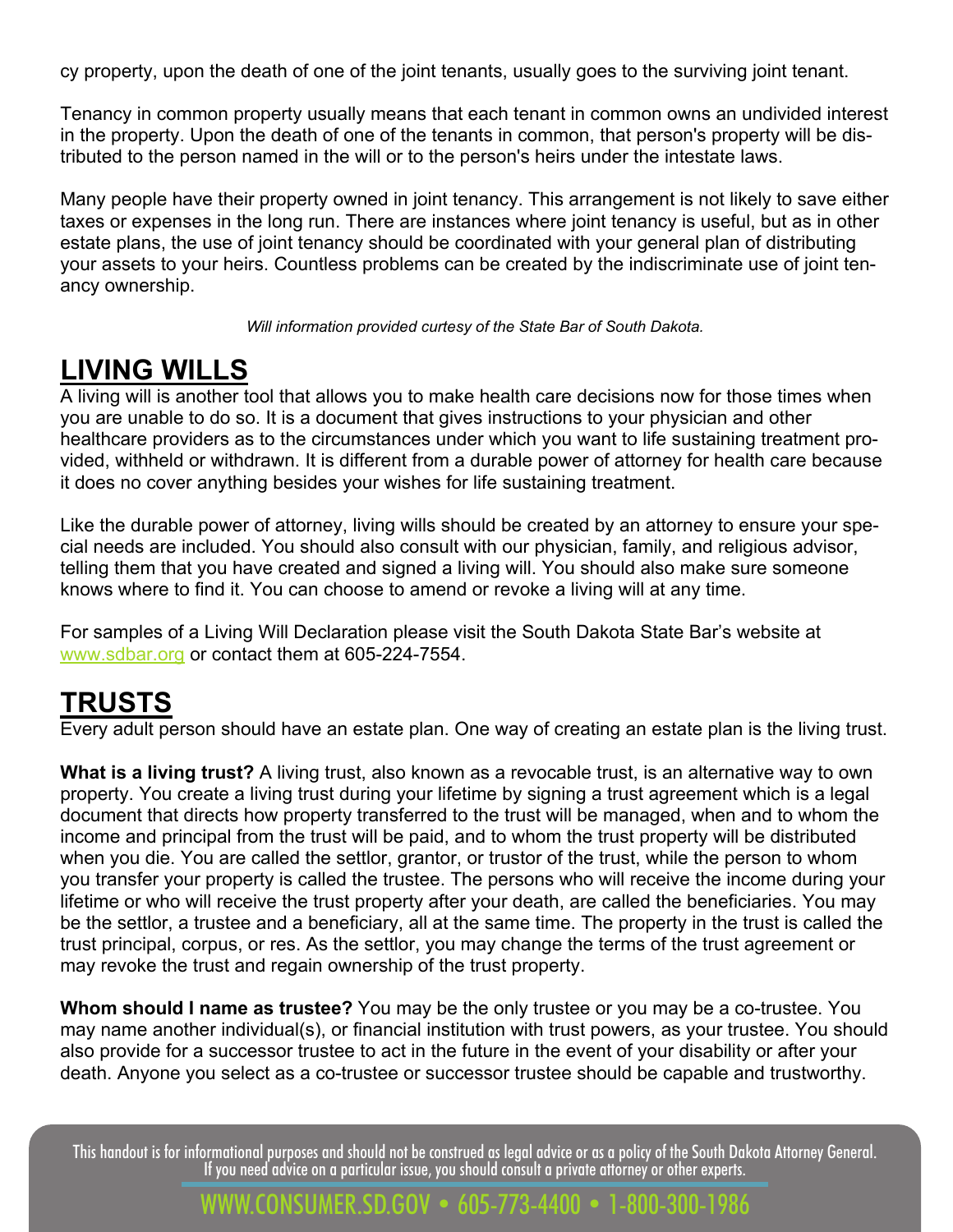Family members may or may not be selected by you depending upon your circumstances and their abilities. You should also consider whether a bank can provide services that an individual cannot, but keep in mind that only banks with trust authority can act as trustee.

#### **What are the advantages of a living trust?**

- You can have another person or bank which has expertise act as a trustee and make investment or other management decisions for you.
- You can avoid the necessity of having a conservator manage your property if you become incompetent, but only if all of your property is in the trust.
- After your death, the trustee can distribute the trust assets directly to the beneficiaries without probate. This is particularly beneficial if you own real estate in more than one state as it may avoid having to conduct a probate proceeding in each state.
- It may be more difficult to contest than a will.
- After your death, the costs and expenses for personal representatives, lawyers, accountants and others may be less.

#### **What are the disadvantages of a living trust?**

- You will undoubtedly spend more time and money in properly creating and transferring your assets to a living trust than you would to have a will prepared.
- To effectively avoid probate, you must keep track of your assets and keep all of your property in the trust, including property acquired after you create the trust.
- You may experience problems in transferring or selling assets or making purchases with trust checks and encounter banks, transfer agents or others who want to see the trust agreement in order to know that the trustee has certain powers and authority.
- Upon your disability or death, the management of your trust assets will depend upon the honesty and management ability of your successor trustee who may act without court control or involvement.
- You may have to pay trustee's fees and expenses if you use a third party as trustee, including the costs of filing an annual trust income tax return.
- Because a living trust does not require that notice be given to your creditors, a creditor can make a claim against the trust beneficiaries' years after your death.
- No court determines the validity of the trust as the case with a will.

**Does a living trust save taxes?** The grantor of a revocable living trust retains control of the trust property. Therefore, for federal income tax purposes, as long as you act as the trustee or the cotrustee and the trust uses your social security number for its taxpayer identification number, your living trust will be treated no differently than if you had not created the trust. Likewise, you will not save any death taxes (state or federal) simply because you have created a living trust since you have not irrevocably disposed of the trust assets. Although, a properly prepared living trust can save death taxes, exactly the same savings can be achieved by a will.

**How do I transfer ownership of my property to the trust?** In order to avoid probate, you must transfer the ownership of each and every asset to the trust. To transfer real property, a deed must be signed and recorded; transfer of publicly traded stocks and bonds will likely require the services of a broker; transfer of partnerships and closely held corporations may require the review of the governing instruments to determine whether other partners or stockholders must consent to such transfer; assets without formal legal title such as household contents and farm machinery will require a bill of

This handout is for informational purposes and should not be construed as legal advice or as a policy of the South Dakota Attorney General.<br>If you need advice on a particular issue, you should consult a private attorney or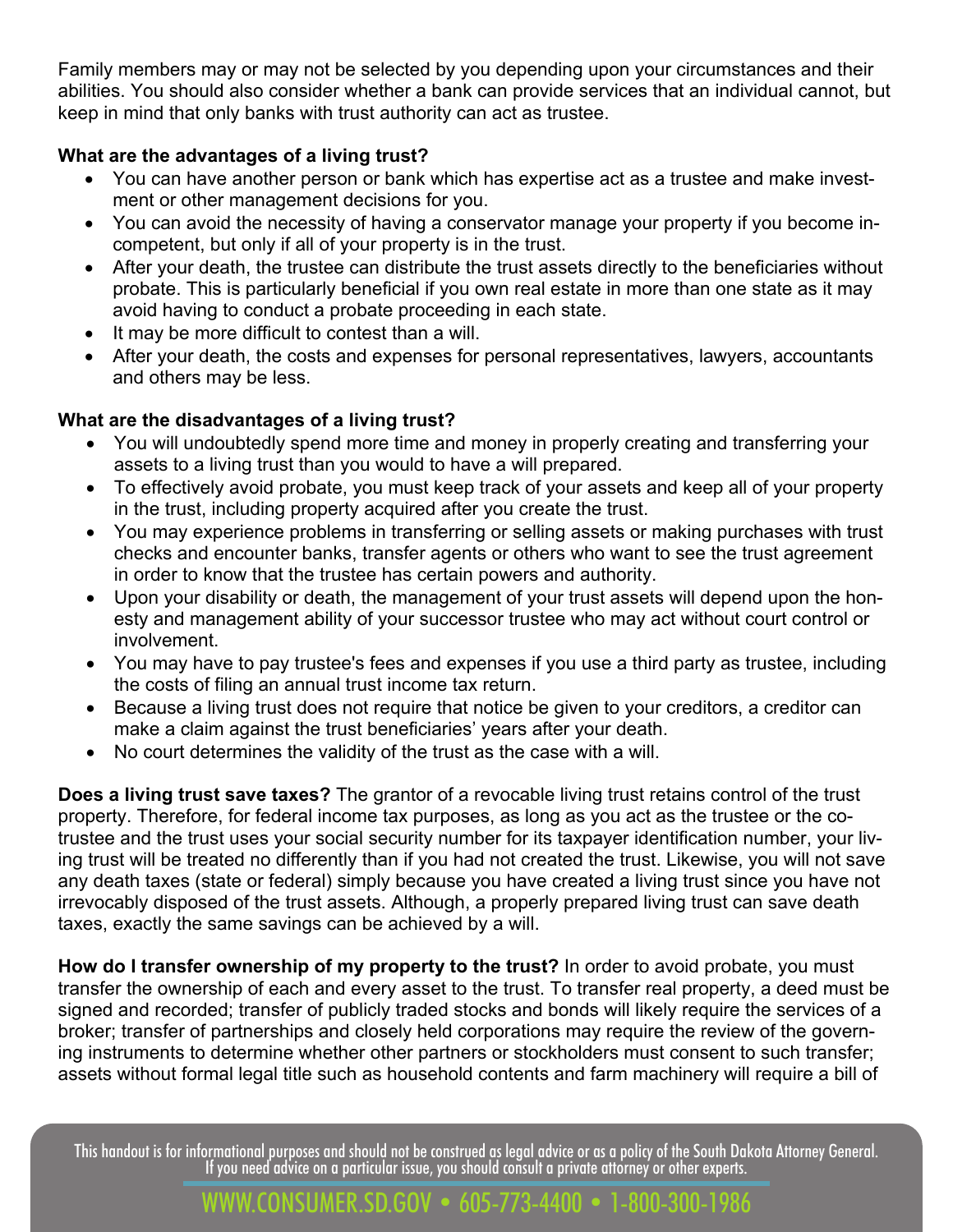sale.

**What if I do not transfer all of my property to the trust?** Any property which you do not transfer to the trust will be subject to probate and distribution as set out in your will or the South Dakota laws providing for distribution of your estate if you do not have a will. You should have a will to cover any assets that are not transferred to the trust. This may be a "pourover will" which transfers any property which you own at the time of your death to your living trust or a will which has other provisions.

**Can my successor trustee immediately distribute property from the trust after my death?**  Generally, No. Your trustee must first pay your debts and expenses resolve any trust problems, file tax returns (income, state estate tax and federal estate tax) and pay any taxes that are due and owing.

**Once I set up a trust, can I change my mind?** Yes. While you are alive and competent, you are in complete control of your trust. You may change or terminate the trust at any time provided the trust document specifically gives you that right.

**Can I use a living trust form or kit that I buy?** You can use a form or kit or even prepare the trust agreement yourself, but your situation may not fit the form, or the form may have been poorly prepared and may lead to adverse tax consequences and conflicts over property distributions. Problems with the form or kits may not surface until years later, sometimes not until after your death when you cannot change the trust and clear up the problem.

**PLEASE NOTE:** Certain persons selling living trust kits have been misleading people into thinking that the property in a living trust is protected from taxes and creditors. **This is not true!** A living trust will not protect your property from nursing home expenses, hospital bills, or other creditors, nor will the creation of a living trust qualify you for Medicaid. You have taken a lifetime to accumulate your wealth. You should take great care to make certain that your estate plan carries out your wishes without problems. A living trust may or may not be right for you. Competent professional help is essential to make certain that your estate plan meets your specific needs.

*Living Trust information provided courtesy of the State Bar of South Dakota.* 

## **GUARDIANSHIP & CONSERVATORSHIP**

A guardianship is a legal relationship that gives one or more individuals or agencies the responsibility of the personal affairs of the protected person.

**What is a protected person?** A protected person is someone who has been determined by the court to be either incompetent or incapacitated. Therefore, a protected person to whom a guardian has been appointed has been determined to be unable to make decisions about various personal affairs of his/her life without the assistance or protection of a guardian. These decisions can involve issues relating to the person's health, care, safety, habilitation, therapeutic needs, financial affairs, and others areas of the protected person's life.

**What are the types of guardianships?** Guardianship provides the guardian with decision-making authority and responsibility over the protected person's personal affairs.

**Limited guardianship** gives the guardian decision-making authority and responsibility over only se-

This handout is for informational purposes and should not be construed as legal advice or as a policy of the South Dakota Attorney General.<br>If you need advice on a particular issue, you should consult a private attorney or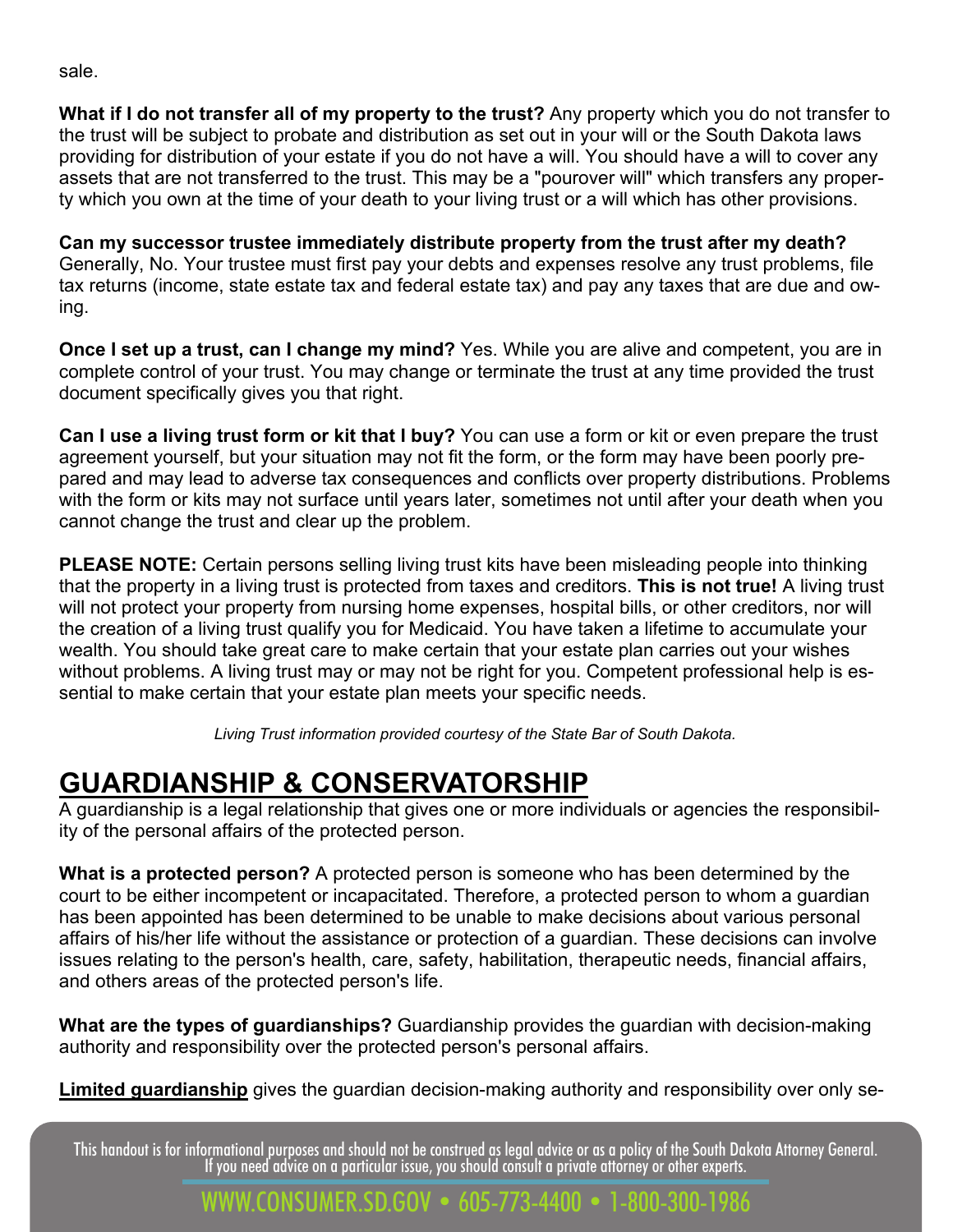lected areas that the protected person has been determined unable to manage by him/herself; for example, a limited guardianship may only apply to health care decisions.

The court may appoint a **temporary guardianship** for a person for a 90-day period if it is felt that such an appointment is in the person's best interest.

Finally, the court may appoint **joint guardianship**, which is more than one person acting as a protected person's guardian at the same time and sharing in the decision-making authority and responsibilities that accompany guardianship.

**What is a conservatorship?** Conservatorship is similar to guardianship in that it is a legal relationship between a protected person and one or more individuals appointed by the court to make decisions on behalf of the protected person, a conservatorship however is limited to the management of the property and financial affairs of a protected person. As with guardianship, a conservatorship may be full, limited, temporary, or joint.

**Who can be a guardian/conservator?** A family member or other interested individual may petition for the appointment of guardian/conservator for a protected person. However, when a relative or other appropriate person is not qualified and willing to act in this capacity, the South Dakota Department of Human Services and the Department of Social Services are authorized to act as guardian/conservator for persons under their care.

**What are the duties of a guardian/conservator?** A guardian/conservator must maintain contact with the protected person to become familiar with the protected person's needs and limitations, and only exercise their decision-making authority to the extent required by those limitations. The guardian/conservator must respect the fact that their relationship with the protected person is a confidential one, and should encourage the person's participation in decision-making to the extent possible. The guardian/conservator must always act in the best interest of the protected person, and never become involved in a situation that might give the appearance of a conflict of interest. Finally, the court does require that the guardian/conservator provide some information to the court, including information pertaining to the protected person's finances and personal inventory, and an annual personal status report.

**What is the potential liability of a guardian/conservator?** A guardian or conservator is not individually liable for the actions of the protected person unless the guardian/conservator was personally negligent. Also, a guardian/conservator is not required to expend his/her own funds on behalf of a protected person. However, a guardian may be held liable if they have failed in taking reasonable steps to assure that the protected person receives proper care and/or services, or have improperly managed the protected person's property or finances.

**What rights does a protected person give up when a guardian/conservator is appointed?** A protected person retains all rights not granted to the guardian/conservator through the appointment by the court. For example, the guardian/conservator does not have the right to change a protected person's state of residence, marital status, parental rights, or power of attorney without the court's specific authorization.

**What is the procedure for the appointment of a guardian/conservator?** First, a petition for the appointment of guardianship/conservatorship outlining the need for the appointment and the type of

This handout is for informational purposes and should not be construed as legal advice or as a policy of the South Dakota Attorney General.<br>If you need advice on a particular issue, you should consult a private attorney or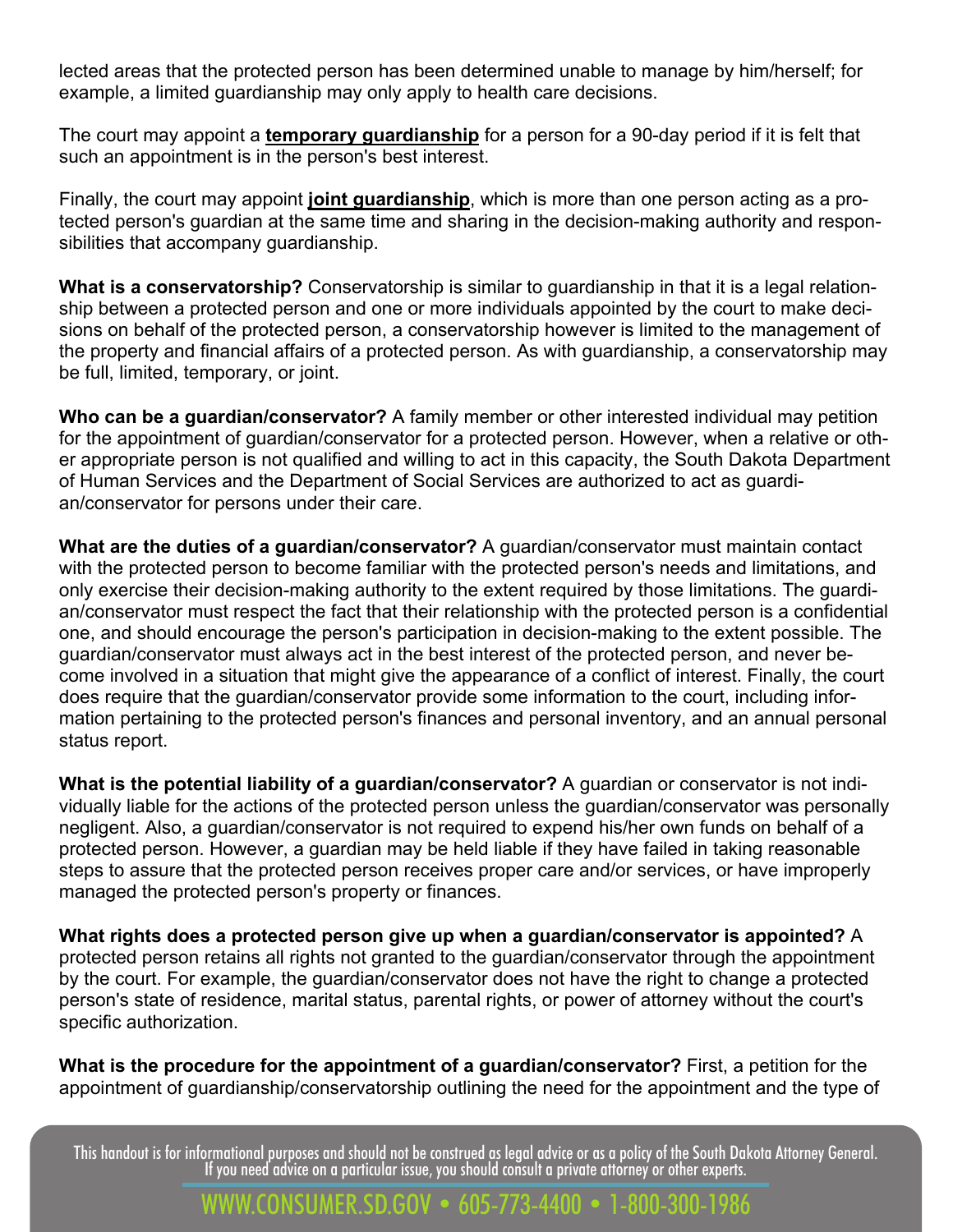appointment requested is filed in the appropriate county. A statement of financial resources and a report from a physician, psychologist, or psychiatrist describing the person's level of impairment, ability to appear at the hearing, and need for protection is also filed. The court then conducts a hearing and determines whether a guardianship /conservatorship is appropriate, and if so, whether a full or limited appointment is most appropriate.

#### **The decision to seek guardianship or conservatorship of another individual is never a decision to be made lightly. Guardianship and conservatorship places strict limits on the rights of the person for whom the appointment is made.**

For further information regarding guardianship/conservatorship services or application contact the Department of Human Services, Guardianship Program at 1-800-265-9684.

## **HEALTH CARE CONSENT**

Every person has the right to make their own health care decisions, but there might come a time when you or a family member is not capable of making those decisions. Durable powers of attorney for health care and living wills can help plan ahead for these times. In the absence of these tools, South Dakota law authorizes others to make health care decisions for those unable to make their own.

#### **By law, a person is incapable of giving informed consent if:**

- A guardian has been appointed for the person.
- The court has determined the person to be legally incompetent.
- It has been determined in good faith by the person's attending physician.

If the attending physician determines a person is incapable of giving informed consent, that determination remains effective until decided otherwise by a physician or the State. In the absence of a power of attorney or appointed guardian, a health care decision may be made by the incapacitated person's family.

When no family members are available or family members do not agree on the decision to be made, the State can make the health care decisions. The State may also determine who is authorized to make the decision or appoint its own representative to make the decision. Health care consent procedures can be avoided by preparing a durable power of attorney for health care. This option appoints someone in advance to make these decisions.

## **DURABLE POWER OF ATTORNEY**

A durable power of attorney (POA) enables a person, called the "principal", to appoint an "agent," such as a trusted relative or friend, to handle specific health, legal and financial responsibilities.

#### **There are two types of durable power of attorney:**

- **POA for Healthcare** Gives a designated person the authority to make health care decisions on behalf of the person.
- **POA for Finances** Gives a designated person the authority to make legal/financial decisions on behalf of the person.

Families should prepare these legal documents long before someone starts having trouble handling

This handout is for informational purposes and should not be construed as legal advice or as a policy of the South Dakota Attorney General.<br>If you need advice on a particular issue, you should consult a private attorney or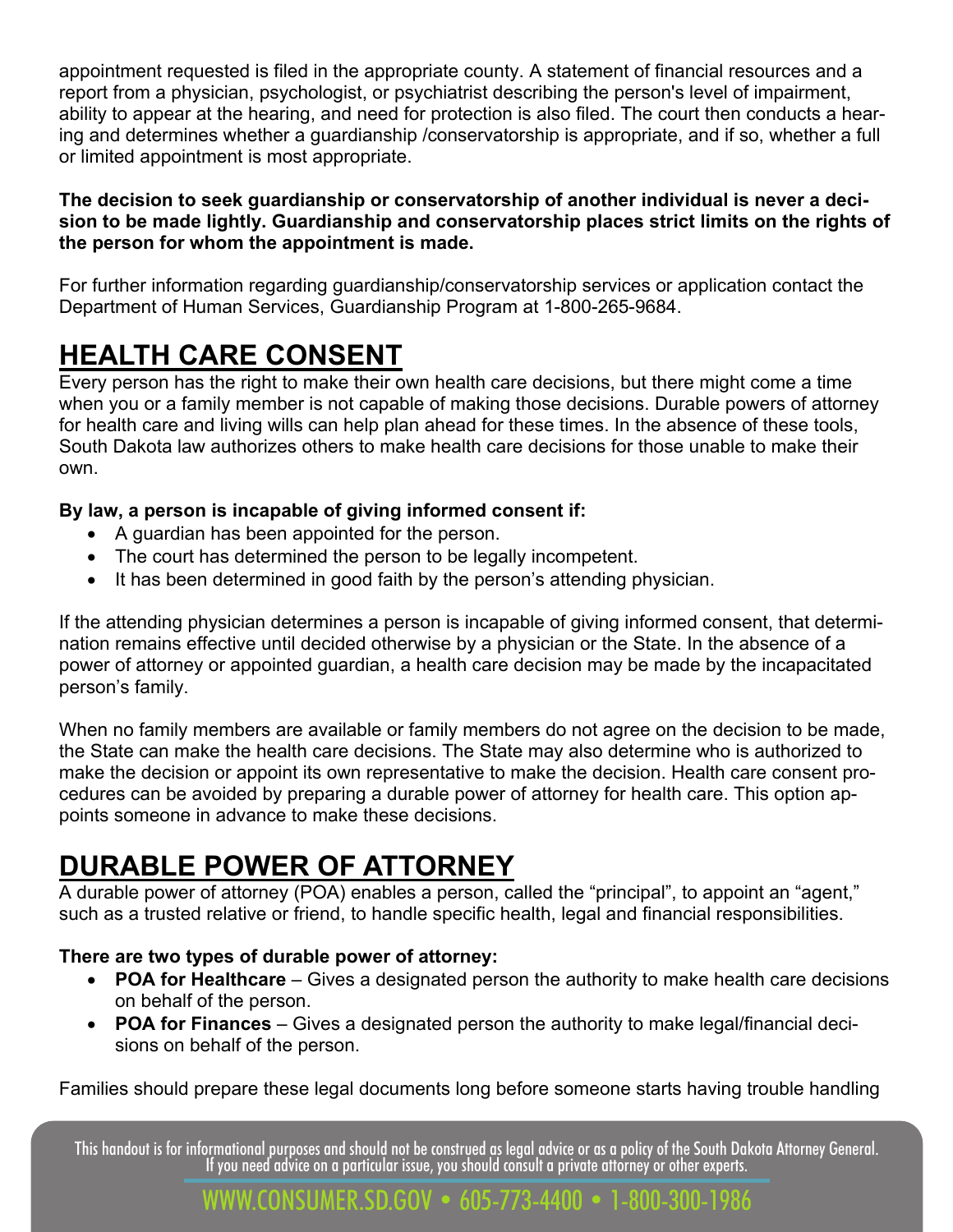certain aspects of life. At the time of the signing, the elderly person establishing a durable power of attorney must be capable of deciding to seek assistance.

When choosing a POA as your agent you need to think carefully about who knows you the best and who is best able to speak for you on financial and health care matters. For many, this will be a spouse or child, but you may name anyone, including a friend. Secondly, you should consider naming a second person to act as an agent in the event that your first choice is unavailable or is unwilling to make the decision.

Once you've chosen an agent, ask if he or she is willing to accept the responsibility of being your POA. If the person you have selected accepts the responsibility, then discuss the various kinds of financial and health care decisions that may have to be made in your future and what your wishes are. What kind of treatment you want or do not want to receive should be clearly stated. Some of things you may want to think about are:

- Do I want to be kept alive artificially by a machine?
- Do I want to have a feeding tube?
- Do I want to be resuscitated should my heart stop or should I stop breathing?

Like a trust, a durable power of attorney can be written so that the transfer of responsibilities occurs immediately. Or, the POA can state that the POA goes into effect when your elderly parent becomes incapacitated. Until that point, the elder can choose to continue to make decisions on his/her own.

If you choose to create a durable power of attorney, a lawyer can tailor your document to meet your needs. For a sample of a Durable Power of Attorney please visit the South Dakota State Bar's website at www.sdbar.org or contact them at 605-224-7554.

## **PROBATE**

Probate is a legal proceeding that transfers your property following your death according to the terms of your will or in the absence of a will, to your heirs based on probate law. The South Dakota Uniform Probate Code was designed to protect the rights of heirs and to assure the orderly collection, preservation and transfer of property.

Having a will undoubtedly simplifies the distribution of your property. A will helps speed the probate process because your wishes are already outlined.

Testate probate proceedings are held for those who have a will upon their death.

For those who die without a will, probate law provides a means for distributing the property of the deceased, called an intestate probate proceeding. The court will appoint a personal representative to administer the estate and distribute the property. This person is often a surviving spouse or another beneficiary. Because there is no will, state law will be used to distribute property. Property will usually go to surviving spouses and other heirs.

With either type of probate proceedings, all creditors must be paid from the estate. The probate court also provides for the collection of appropriate state inheritance, federal estate and income taxes. A handful of other taxes must also be paid to the state before the estate can be closed. Administrative costs, court costs and attorney fees are also paid by the estate. Probate law is complex. When used

This handout is for informational purposes and should not be construed as legal advice or as a policy of the South Dakota Attorney General.<br>If you need advice on a particular issue, you should consult a private attorney or